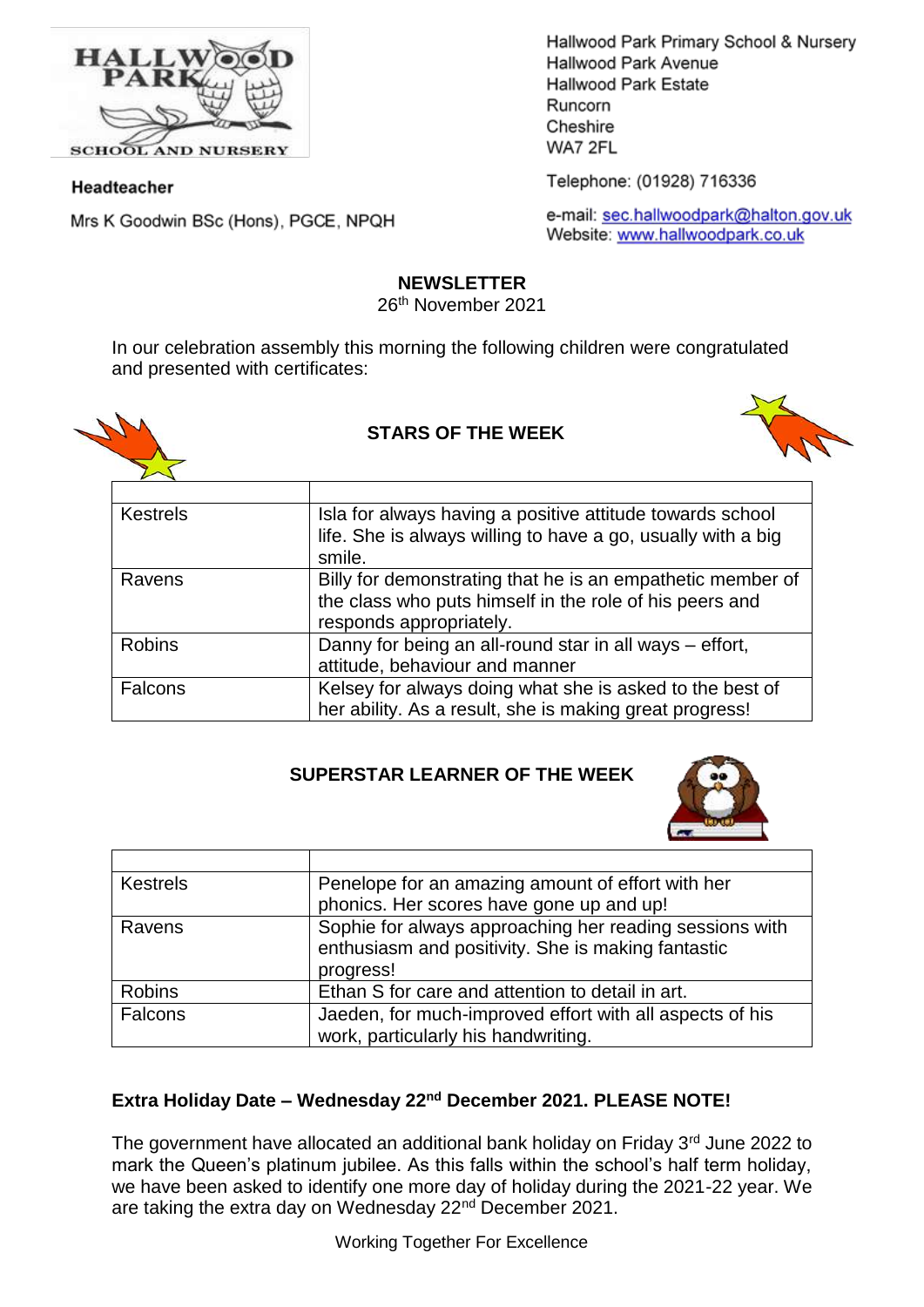# **Enjoy and Achieve – Aiming High**

We had a wonderful "awe and wonder" moment yesterday. Some of the children in Key Stage 1 found an owl pellet on our school playground, so Mrs Shone put on her rubber gloves and showed the children how it was made up of fur and bones from a mouse! They talked about how these are the bits of the mouse that the owl cannot digest….and they also realised that we must have owls flying around our school in the dark after we have gone home.



### **END OF TERM EVENTS**

Please note the dates and times of the following Christmas and end of term events in school. We will provide more details nearer the time: please check messages on the app next week for updates and booking forms.

#### **Wednesday 15th December**

- 9.30am Nursery & Reception Nativity play in the Infant Hall. Due to Covid restrictions, this will be limited to 4 tickets per child.
- Christmas lunch (If your child usually has a packed lunch, you may book Christmas lunch via the form on the school app. It will cost £2.50 for KS2 children who are not eligible for free school meals (FSM). There is no cost for infants or FSM children in KS2.)

### **Thursday 16 th December**

 2pm: KS1 (Year 1 & Year 2) Nativity play in the Junior Hall. Due to Covid restrictions, this will be limited to 4 tickets per child.